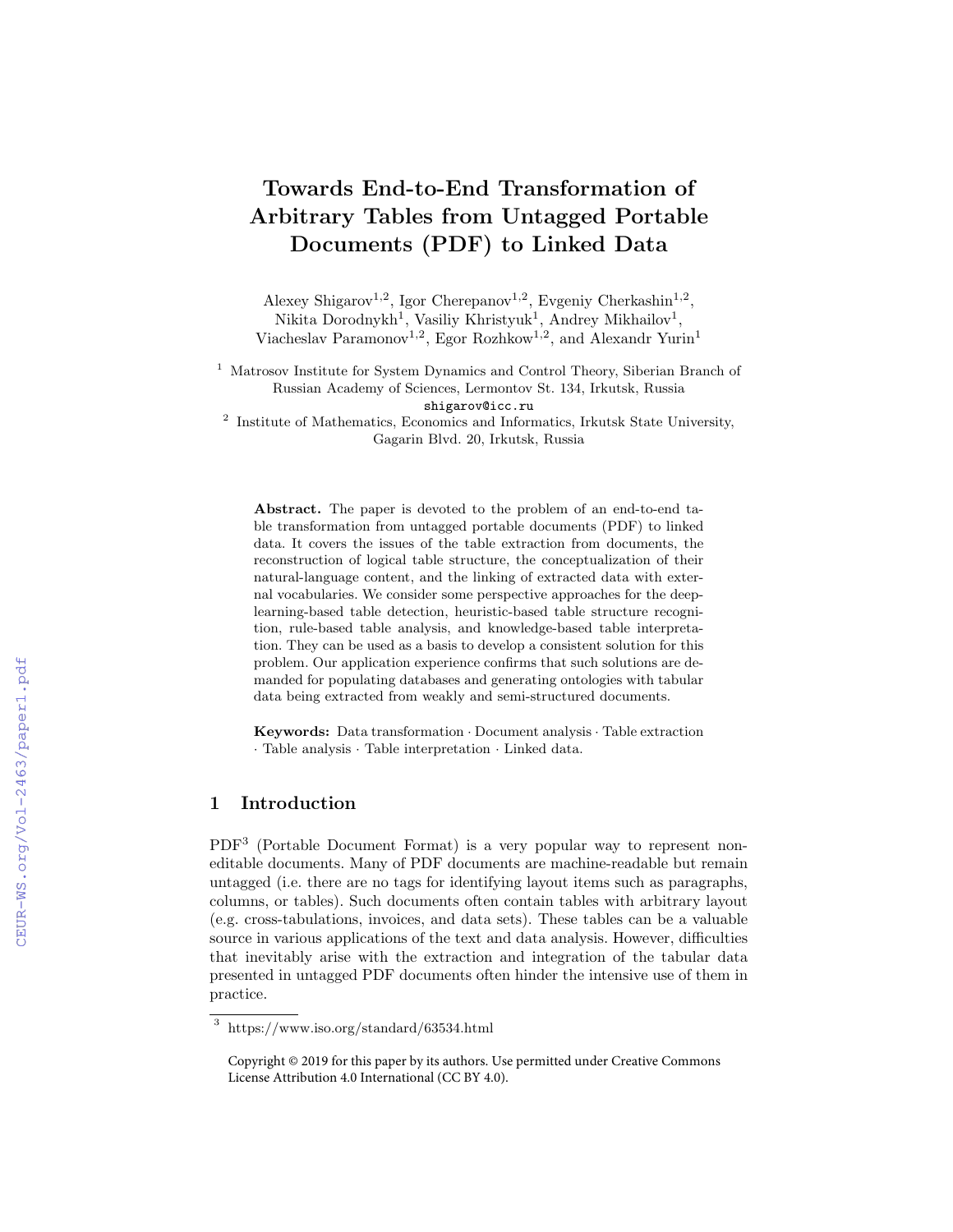

Fig. 1. The tasks for converting tabular data from untagged PDF documents to linked data.

The untagged PDF documents do not provide any metadata for describing table location and cell positions, as well as functional roles, internal and external relationships of data items. In other words, there is no explicit semantics that is needed for the interpretation of tabular data presented in such documents by third-party software applications. The generic approach to make the tabular data interpretable is to extract them from the documents and represent them as linked data. The transformation of the tabular data requires recovering the metadata missed in original documents and linking the extracted data with external vocabularies. This process can be considered as a chain of tasks as shown in Fig. 1 where each step enriches the tabular data with explicit semantics.

We present some perspective approaches to the development of a consistent solution to the end-to-end table transformation from weakly and semi-structured documents to linked data. They cover deep-learning-based table detection (identifying positions and content of tables), heuristic-based table structure recognition (identifying positions and content of cells), rule-based table analysis (recovering functional data items and their relationships), and knowledge-based table interpretation (linking recovered data items with external vocabularies). Our application experience confirms that such solutions are demanded for populating databases and generating ontologies with tabular data being extracted from weakly and semi-structured documents.

# 2 Table Extraction

The first task (table extraction) aims at extracting tables from a document and representing them in a spreadsheet-like format. This task consists of two consecutive sub-tasks: table detection and table structure recognition. The table detection extracts positions of a table in a document, i.e. either geometric positions of a bounding box of the table or a set of all text chunks placed inside this bounding box. The table structure recognition recovers positions and content of cells in a table. A detected table should be separated into cells addressed by rows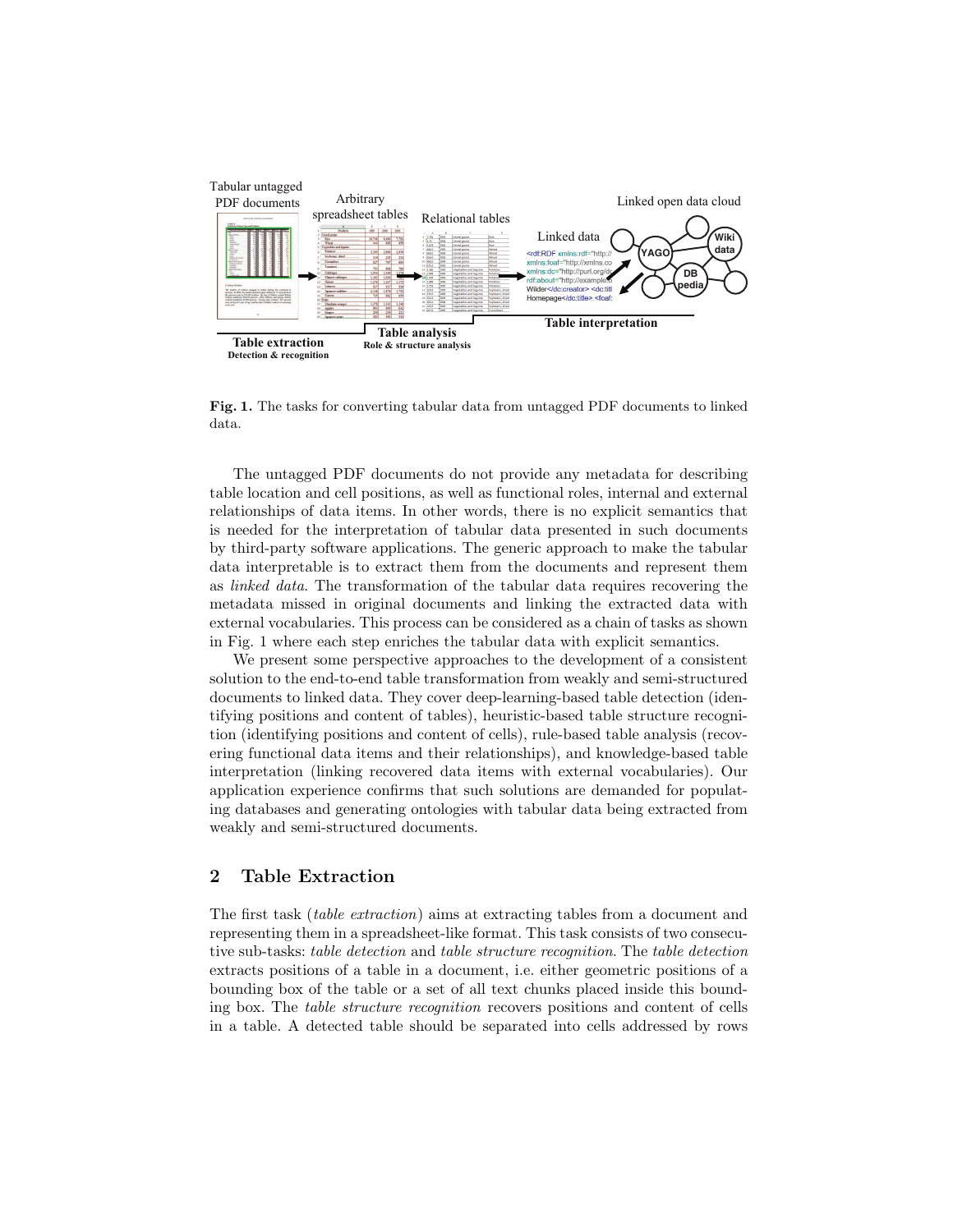and columns. The recovered cells of the extracted table can be represented as arbitrary tables in a spreadsheet format (e.g. Excel).

Many table extraction methods are traditionally heuristics-based [62, 40, 43, 42]. Some of them combine heuristics and machine-learning approaches [4, 22, 41]. The current trend involves deep learning techniques: binary classification based on convolutional neural networks [29], fine-tuned object detection models [47, 26, 2, 58], and semantic segmentation [30, 33]. Some of the existing methods show a high accuracy on the competition datasets (UNLV[48], Marmot<sup>4</sup>, ICDAR 2013 [27], and ICDAR 2017 [25]). However, the complexity of a document layout often prevents the applicability of these methods in practice. For example, a long table placed on several consecutive pages cannot be extracted by these techniques as a whole object. We believe that the research of issues of the table extraction is far from being completed.

We propose to combine deep learning and heuristic-based techniques to develop a comprehensive solution for this task. As contemporary works [47, 26, 2, 58] show the deep neural network models provide a good performance for the table detection. The generic approach to develop such models is based on fine-tuning pre-trained models for object detection on images. We adopted this approach to create and use own model for the table detection.

To examine this approach we utilized the well-known architecture "Faster R-CNN" [44] with the pre-trained convolutional neural network model (ResNet-101) for the feature extraction. It also used the distance transformation described in [26] for pre-processing images. The regional-proposal network model was trained on three existing datasets of documents (UNLV, Marmot, and ICDAR 2017) containing 2800 samples. Additionally, the training data were augmented by affine transformations that allowed us to improve the accuracy of table detection by 5%. The performance evaluation of the developed model showed a high recall (0.979) and precision (0.865) on the ICDAR 2013 competition dataset [27]. It should be noted that the verification of the obtained predictions can decrease false positives and improves precision.

At the stage of the cell structure recognition, we propose to use our heuristicbased bottom-up method [55, 54]. Its main idea consists in building text blocks from words placed inside the bounding box of a detected table. Each text block is a whole textual content of one cell in this table. Our method exploits a set of customizable ad-hoc heuristics for table detection and cell structure reconstruction based on features of text and ruling lines presented in PDF documents, including the following: horizontal and vertical distances, fonts, the order of appearance of text printing instructions in PDF files and positions of the drawing cursor. Additionally, ad-hoc heuristics can be handcrafted and tuned for various domain-specific PDF documents. The table is subdivided into rows and columns, using the analysis of connected components (text blocks). The proposed method reaches a high recall (0.923) and precision (0.950) on the ICDAR 2013 competition dataset [27].

<sup>4</sup> http://www.icst.pku.edu.cn/cpdp/sjzy/index.htm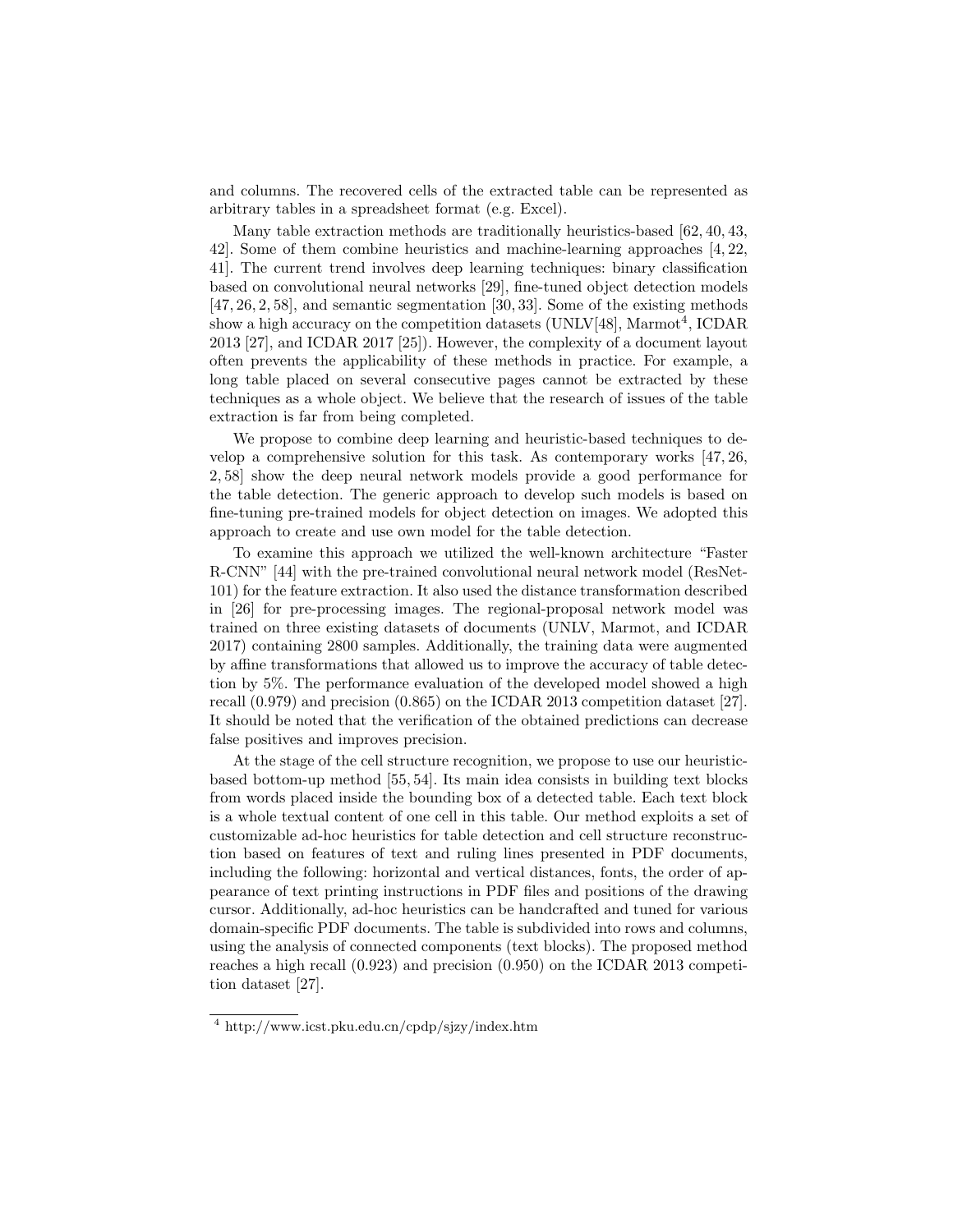## 3 Table Analysis

The second task (table analysis) is to transform a spreadsheet table from an arbitrary to a relational form. This task relies on recovering metadata on the logical structure and content of an arbitrary table, i.e. data items presented in cells, including their functional roles and internal relationships. The recovered semantics enables representing extracted data as relational tables in a spreadsheet-like format (e.g. CSV). In this form, each column of a relational table matches to a category. However, the columns typically remain anonymous, i.e. there is no description of the presented categories. The categories (concepts describing extracted data items) often need to be found out for the purposes of data analysis.

There are several recent studies dealing with the issues of the spreadsheet data extraction and transformation, including the following: layout features [35, 11, 16], "code smells" and formulas  $[31, 15, 5, 34]$ , programming by examples  $[6, 1, 15]$ 59, 32], data models [1, 12, 13], linked open data [45, 71], domain-specific [64, 9, 60] and rule-based architectures [57, 67, 68]. Typically, the related solutions  $(e.g. [17, 19, 10])$  rely on a predefined table structure. They support only a few widespread layout types of tables with typical functional cell regions. This limits their applicability for specific cases.

Our approach consists in using rules for table analysis [53]. The rules map explicit features (layout, style, and text of cells) of an arbitrary table to its implicit semantic relationships (linked functional data items such as entries, labels, and categories). The approach expects that one ruleset provides functional and structural analysis for tables with the same features. Such rulesets can be executed by a rule engine [53, 57] or be translated to executable programs in a general-purpose language [50, 51].

For implementation of our approach, we develop own domain-specific language of table analysis and interpretation rules, CRL [52, 56, 57]. This language determines queries (conditions) and operations (actions) that are necessary to develop programs for spreadsheet data transformation from an arbitrary to relational form. CRL rules expressed as productions map the physical structure of cells to the logical structure of data items. In comparison with general-purpose rule languages (such as Drools<sup>5</sup>, Jess<sup>6</sup>, RuleML<sup>7</sup>), our language enables expressing rulesets without any instructions for management of the working memory (such as updates of modified facts, or blocks on the rule re-activation). This provides syntactically simplifying declaration of the right-side hand of CRL rules. CRL allows end-users to focus more on the logic of table analysis and interpretation than on the logic of the rule management and execution.

The interpreter of CRL rules provides translating CRL rulesets (declarative programs) to Java source code (imperative programs) [50, 51]. The generated source code is ready for compilation and building of executable programs for domain-specific spreadsheet data extraction and transformation. The novelty of

<sup>5</sup> https://www.drools.org

 $6$  https://www.jessrules.com

<sup>7</sup> http://ruleml.org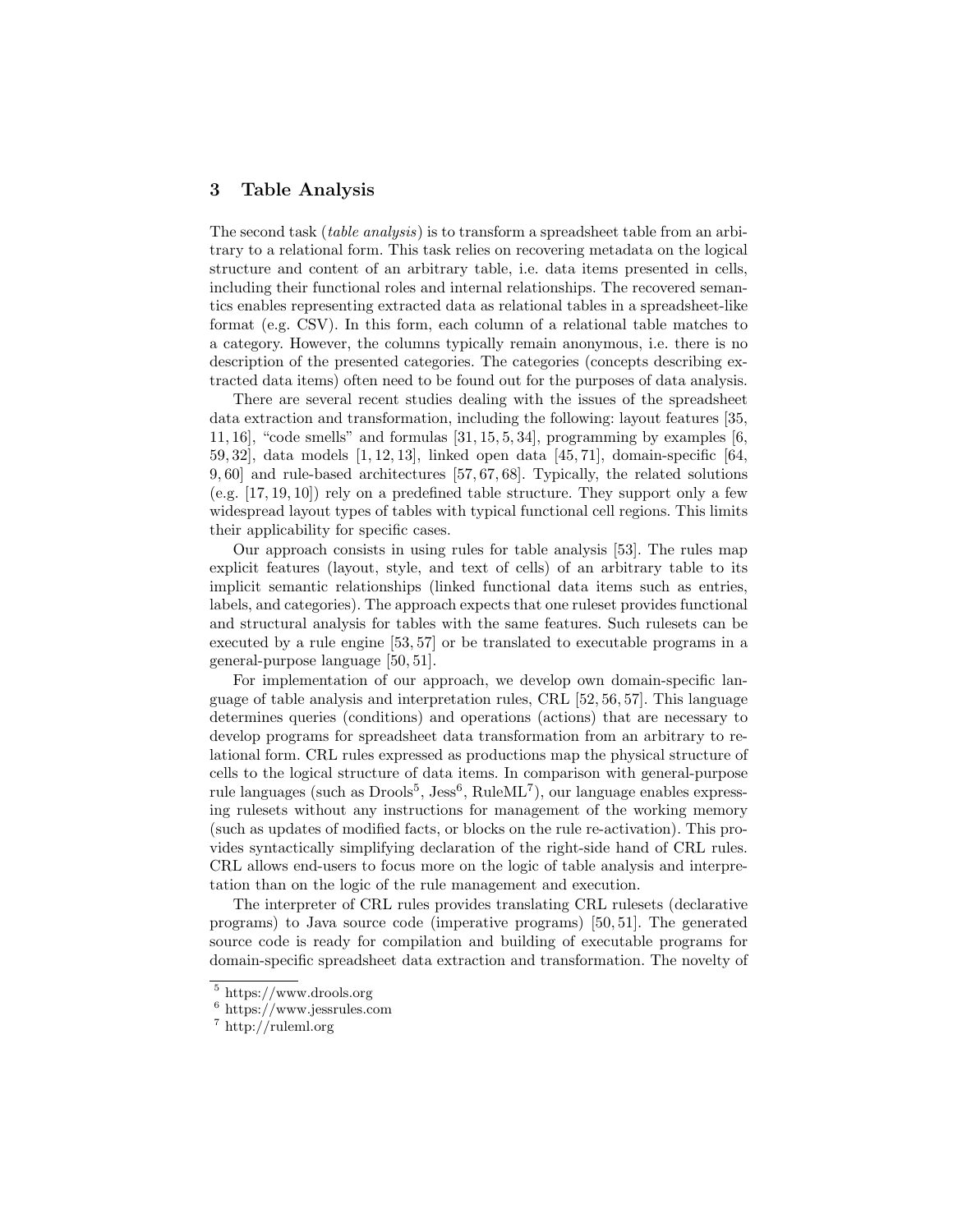the software platform consist in providing two rule-based ways to implement workflows of spreadsheet data extraction and transformation. In the first case, a ruleset for table analysis and interpretation is expressed in a general-purpose rule language and executed by a JSR-94<sup>8</sup> compatible rule engine. In the second case, our interpreter translates a ruleset expressed in CRL to Java source code that is compiled and executed by using Java platform.

The existing solutions with similar goals (e.g.  $[17, 19, 10]$ ) typically use predefined table models embedded into their internal algorithms. Unlike them, we define a general-purpose table model that does not restrict layout types. Instead of a generic approach when functions (roles) are associated with cells, in our model functions are determined for data items (entries and labels) originated from cells. The model supports a table layout where one cell contains two or more data items. This allows expressing user-defined layout, style, and text features of arbitrary tables in external rules to support both widespread and specific table types.

## 4 Table Interpretation

The third task (table interpretation) serves to link the extracted tabular data to external vocabularies. Each column and each data item of a relational table should be associated with a concept (class, object, or property) of a generalpurpose or domain-specific ontology (Fig. 4). The linked open data (LOD<sup>9</sup>) cloud, including global taxonomies (e.g. DBpedia<sup>10</sup>, Wikidata<sup>11</sup>, or YAGO<sup>12</sup>) can be utilized as external vocabularies for these purposes. The tabular data enriched by links to external vocabularies are represented in RDF/OWL (Resource Description Framework<sup>13</sup> / Web Ontology Language<sup>14</sup>) formats. The integration of the extracted data with the LOD cloud simplifies the implementation of their further analysis.

The methods intended for the issues of the table interpretation are mainly knowledge-based. They try to bind text in tables with some external concepts, using the following techniques: extraction ontologies [20], data frames [61], knowledge (classes and relations) automatically collected from the Web [63], natural language processing, including the named entity linking [7, 66, 71] and the word embedding [18], as well as various general-purpose ontologies of Linked Open Data [36, 39, 49, 14, 37, 46, 45] or proprietary global taxonomy, ProBase [65]. There are also several studies that propose to use contextual information that surrounds tables [8, 28, 70, 69]. The issues of converting data presented in

<sup>8</sup> https://www.jcp.org/ja/jsr

 $^9$ https://lod-cloud.net

<sup>10</sup> https://wiki.dbpedia.org

 $11 \text{ https://www.wikipediaata.org}$ 

<sup>12</sup> https://www.mpi-inf.mpg.de/departments/databases-and-informationsystems/research/yago-naga/yago

 $^{13}$ https://www.w3.org/RDF

 $14 \text{ https://www.w3.org/OWL}$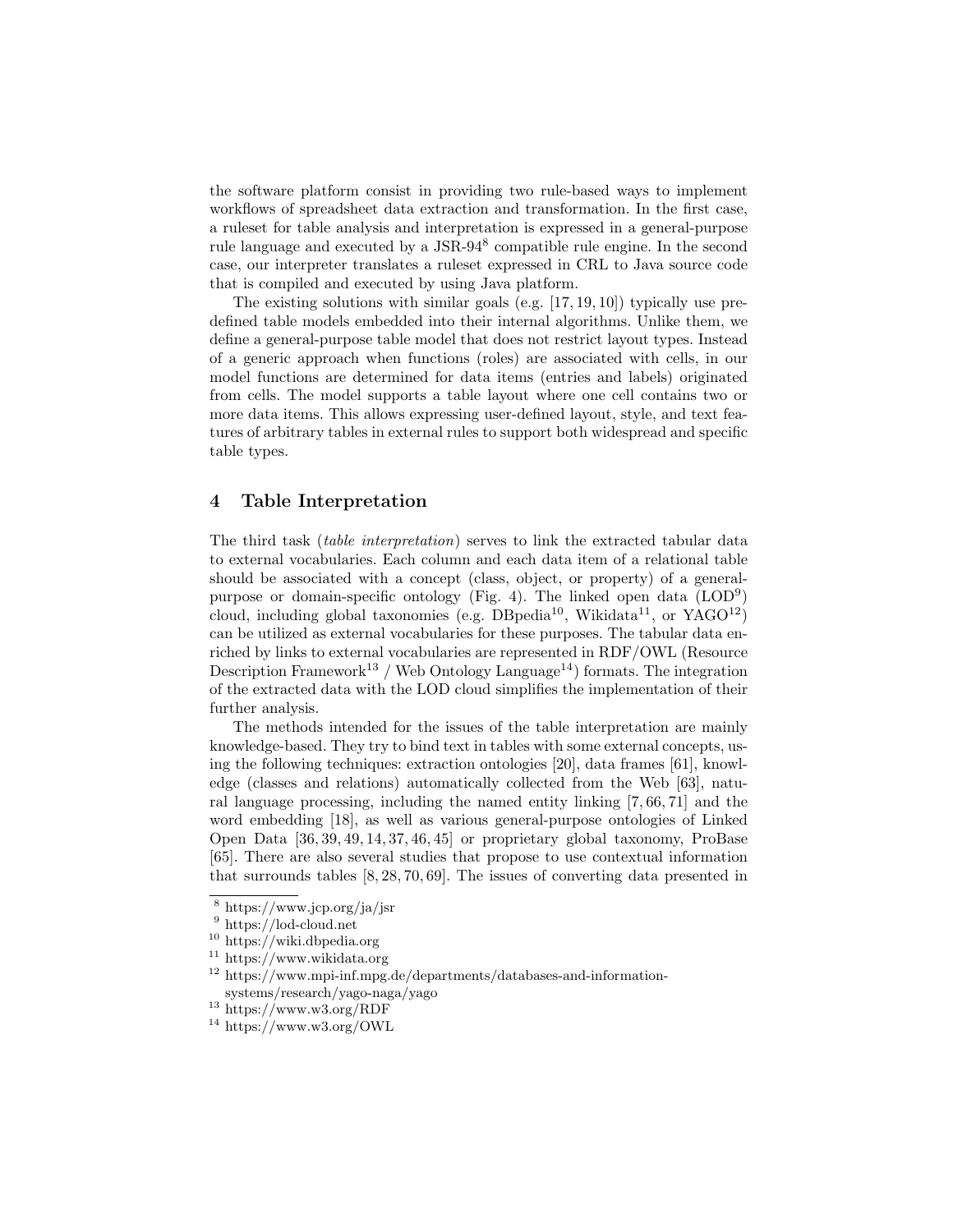

Fig. 2. A fragment of a table being annotated by using Wikidata's items and properties.

spreadsheets or web tables to RDF/OWL formats are considered in the papers [3, 38, 23, 24, 21].

We suggest an approach to the semantic table interpretation based on combining natural language processing techniques and external vocabularies. First of all, the extracted data items should be separated into two types: numeric and non-numeric via named entity recognition. Then non-numeric data items are linked with concepts (classes, objects, and properties) of an external vocabulary by using the semantic similarity.

To examine this approach we used DBpedia but it can be extended by other vocabularies in future. Our implementation of the approach supports the following functionality: (i) tabular data cleansing and formatting in accordance with DBpedia naming conventions; (ii) creating queries to DBpedia in SPARQL language; (iii) and linking extracted data items of a table with DBpedia classes, objects, and properties.

We developed a prototype of the software tool for generating linked data in RDF/OWL formats from extracted tabular data. It is designed to be a part of an end-to-end process of the table understanding implemented by our software platform. In this environment, it can be applied for the semantic interpretation of tables with an arbitrary layout.

#### 5 Conclusions

The presented approaches can draw up the basis to design the methodology and software for creating systems of data extraction from arbitrary tables contained in weakly structured (e.g. PDF) and semi-structured documents (e.g. spreadsheets). The approaches correspond to the state-of-the-art level studies in the area of information extraction. They rely on the modern techniques of the deeplearning, rule-based and generative programming, linked open data, and table understanding.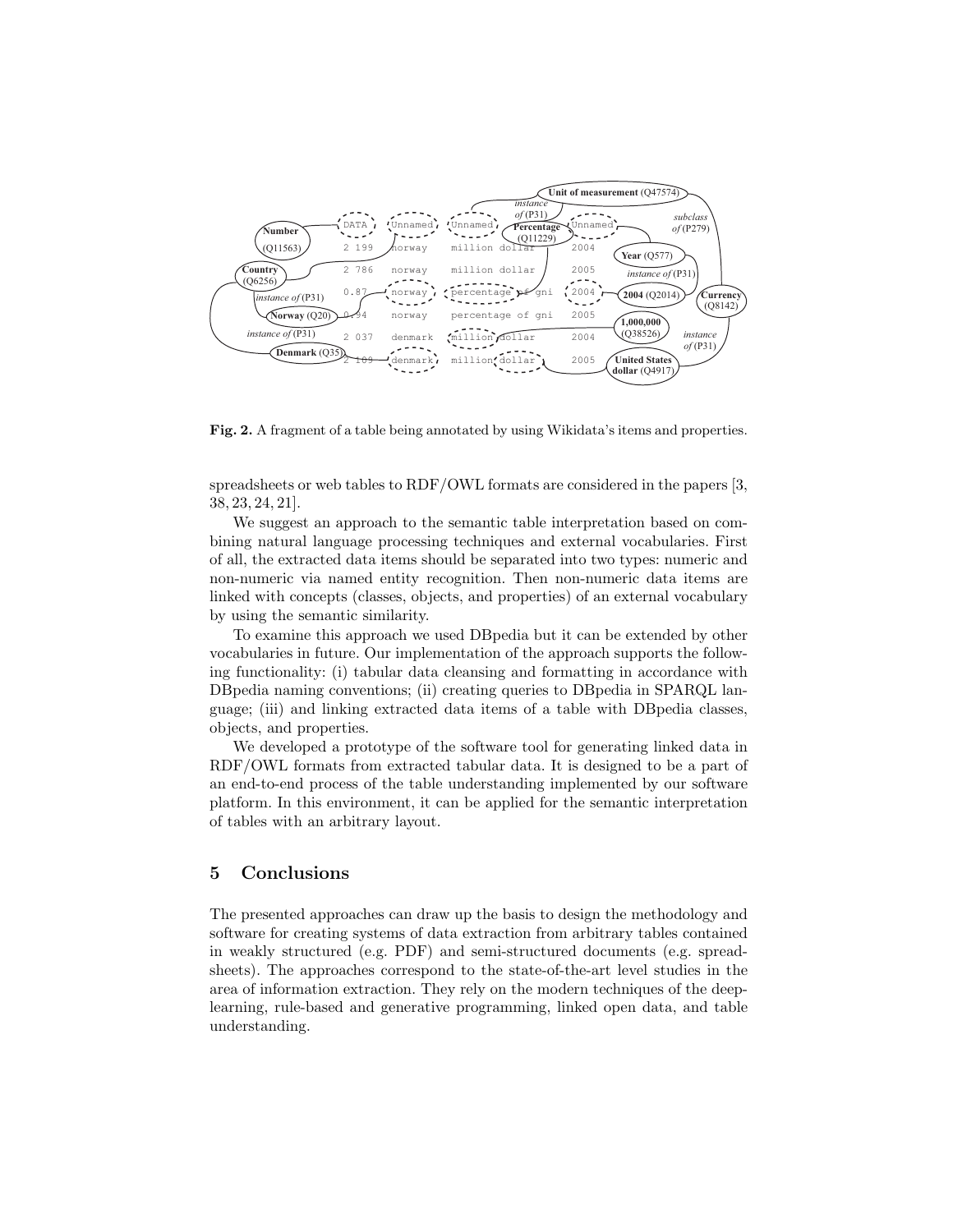Our approach to the table extraction can be quickly adapted to various domain-specific PDF documents (such as financial statements, business credit assessments, material safety data sheets, etc.) with a rich tabular content. Additional ad-hoc heuristics can be handcrafted and tuned for the target domain. This does not require to prepare training datasets that can be a costly process.

The proposed approach to the table analysis involves the rule and generative programming. It includes a principally novel formal language for table analysis and interpretation that should provide expressing table transformation rules. The main advantage of our approach to the semantic table interpretation is that it can be applied for tables with an arbitrary layout. In comparison to our competitors, we support not only widespread layout types of arbitrary tables, but also specific ones.

We expect that the explained principles can be used for designing the software for end-to-end tabular transformation in scientific and industrial data-intensive applications. Particularly, we used them to develop the software for filling up a data warehouse with socio-economic data on Mongolian provinces, for populating the database of the web-based statistical atlas from tabular data of government statistical reports, and for generating ontologies from data of arbitrary tables used in industrial safety inspection.

## 6 Acknowledgments

This work was financially supported by the Russian Scientific Foundation (Grant No. 18-71-10001).

## References

- 1. Amalfitano, D., Fasolino, A.R., Tramontana, P., De Simone, V., Di Mare, G., Scala, S.: A reverse engineering process for inferring data models from spreadsheet-based information systems: An automotive industrial experience. In: Data Management Technologies and Applications. pp. 136–153 (2015)
- 2. Arif, S., Shafait, F.: Table detection in document images using foreground and background features. In: Digital Image Computing: Techniques and Applications. pp. 1–8 (2018). https://doi.org/10.1109/DICTA.2018.8615795
- 3. van Assem, M., Rijgersberg, H., Wigham, M., Top, J.: Converting and annotating quantitative data tables. In: Patel-Schneider, P.F., Pan, Y., Hitzler, P., Mika, P., Zhang, L., Pan, J.Z., Horrocks, I., Glimm, B. (eds.) The Semantic Web – ISWC 2010. pp. 16–31 (2010)
- 4. Bansal, A., Harit, G., Roy, S.D.: Table extraction from document images using fixed point model. In: Indian Conf. on Computer Vision Graphics and Image Processing. pp. 67:1–67:8. ICVGIP '14 (2014). https://doi.org/10.1145/2683483.2683550
- 5. Barowy, D.W., Berger, E.D., Zorn, B.: ExceLint: Automatically finding spreadsheet formula errors. Proc. ACM Program. Lang. 2(OOPSLA), 148:1–148:26 (2018). https://doi.org/10.1145/3276518
- 6. Barowy, D.W., Gulwani, S., Hart, T., Zorn, B.: FlashRelate: Extracting relational data from semi-structured spreadsheets using examples. SIGPLAN Not.  $50(6)$ , 218–228 (2015). https://doi.org/10.1145/2813885.2737952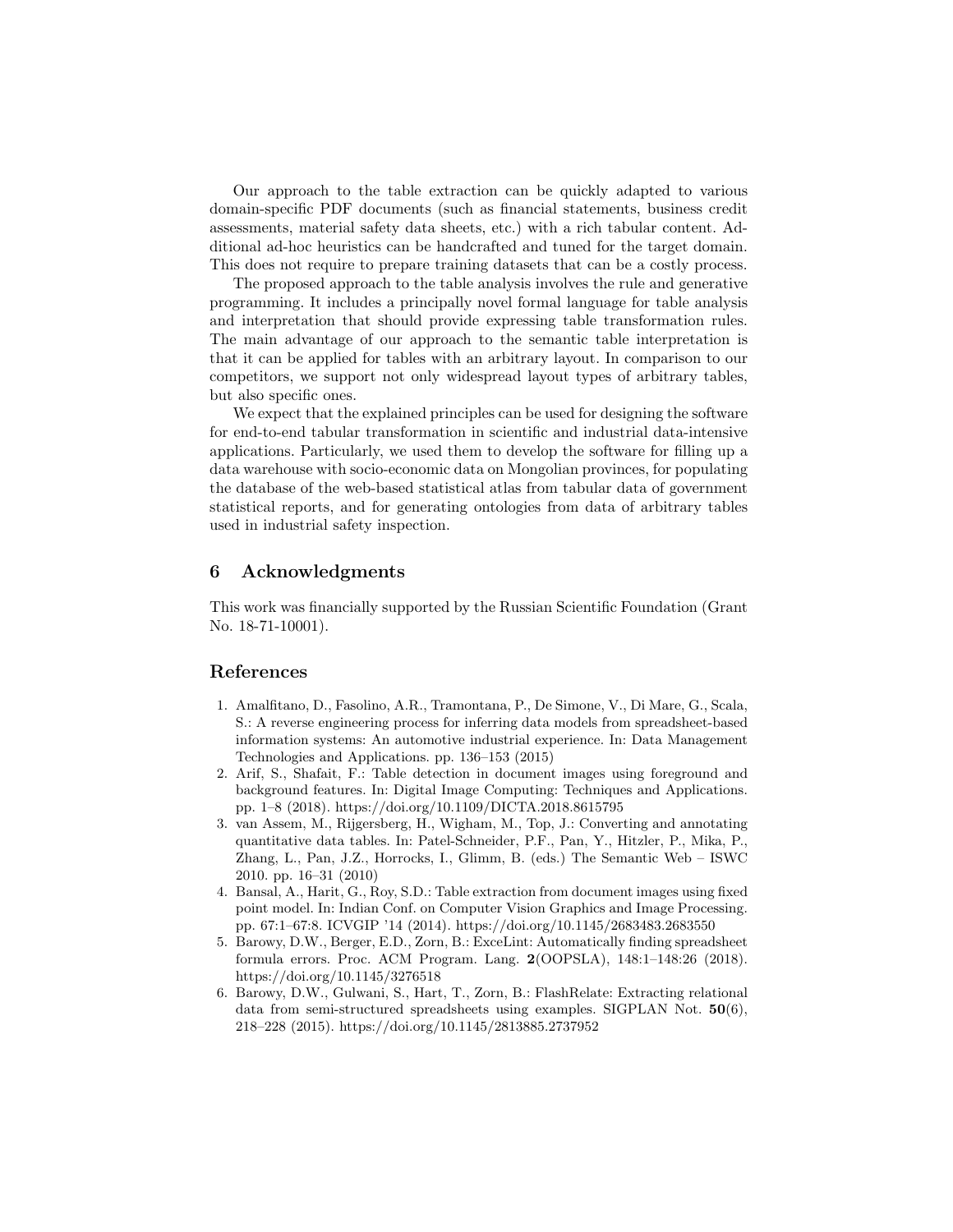- 7. Bhagavatula, C.S., Noraset, T., Downey, D.: Tabel: Entity linking in web tables. In: Arenas, M., Corcho, O., Simperl, E., Strohmaier, M., d'Aquin, M., Srinivas, K., Groth, P., Dumontier, M., Heflin, J., Thirunarayan, K., Thirunarayan, K., Staab, S. (eds.) The Semantic Web - ISWC 2015. pp. 425–441 (2015)
- 8. Braunschweig, K.: Recovering the Semantics of Tabular Web Data. Ph.D. thesis, Technischen Universität Dresden, Dresden, Germany (2015)
- 9. Cao, T.D., Manolescu, I., Tannier, X.: Extracting linked data from statistic spreadsheets. In: Proc. Int. Workshop Semantic Big Data. pp. 5:1–5:5 (2017). https://doi.org/10.1145/3066911.3066914
- 10. Chen, Z.: Information Extraction on Para-Relational Data. Ph.D. thesis, University of Michigan, US (2016)
- 11. Chen, Z., Dadiomov, S., Wesley, R., Xiao, G., Cory, D., Cafarella, M., Mackinlay, J.: Spreadsheet property detection with rule-assisted active learning. In: Proc. ACM on Conf. on Information and Knowledge Management. pp. 999–1008 (2017). https://doi.org/10.1145/3132847.3132882
- 12. Cunha, J., Fernandes, J.P., Mendes, J., Saraiva, J.: Embedding, evolution, and validation of model-driven spreadsheets. IEEE Transactions on Software Engineering 41(3), 241–263 (2015). https://doi.org/10.1109/TSE.2014.2361141
- 13. Cunha, J., Erwig, M., Mendes, J., Saraiva, J.: Model inference for spreadsheets. Autom Softw Eng 23(3), 361–392 (2016). https://doi.org/10.1007/s10515-014-0167-x
- 14. Deng, D., Jiang, Y., Li, G., Li, J., Yu, C.: Scalable column concept determination for web tables using large knowledge bases. Proc. VLDB Endow. 6(13), 1606–1617 (2013). https://doi.org/10.14778/2536258.2536271
- 15. Dou, W., Xu, C., Cheung, S.C., Wei, J.: CACheck: Detecting and repairing cell arrays in spreadsheets. IEEE Transactions on Software Engineering 43(3), 226–251 (2017). https://doi.org/10.1109/TSE.2016.2584059
- 16. Dou, W., Han, S., Xu, L., Zhang, D., Wei, J.: Expandable group identification in spreadsheets. In: Proc. 33rd ACM/IEEE Int. Conf. on Automated Software Engineering. pp. 498–508 (2018). https://doi.org/10.1145/3238147.3238222
- 17. Eberius, J., Werner, C., Thiele, M., Braunschweig, K., Dannecker, L., Lehner, W.: DeExcelerator: a framework for extracting relational data from partially structured documents. In: Proc. 22nd ACM Int. Conf. on Information & Knowledge Management. pp. 2477–2480 (2013). https://doi.org/10.1145/2505515.2508210
- 18. Efthymiou, V., Hassanzadeh, O., Rodriguez-Muro, M., Christophides, V.: Matching web tables with knowledge base entities: From entity lookups to entity embeddings. In: d'Amato, C., Fernandez, M., Tamma, V., Lecue, F., Cudré-Mauroux, P., Sequeda, J., Lange, C., Heflin, J. (eds.) The Semantic Web – ISWC 2017. pp. 260–277 (2017)
- 19. Embley, D.W., Krishnamoorthy, M.S., Nagy, G., Seth, S.: Converting heterogeneous statistical tables on the web to searchable databases. Int. J. Document Analysis and Recognition 19(2), 119–138 (2016). https://doi.org/10.1007/s10032- 016-0259-1
- 20. Embley, D., Tao, C., Liddle, S.: Automating the extraction of data from HTML tables with unknown structure. Data Knowl. Eng. 54(1), 3–28 (2005). https://doi.org/10.1016/j.datak.2004.10.004
- 21. Ermilov, I., Ngomo, A.C.N.: TAIPAN: Automatic Property Mapping for Tabular Data, pp. 163–179 (2016). https://doi.org/10.1007/978-3-319-49004-5 11
- 22. Fan, M., Kim, D.S.: Table region detection on large-scale PDF files without labeled data. CoRR abs/1506.08891 (2015), http://arxiv.org/abs/1506.08891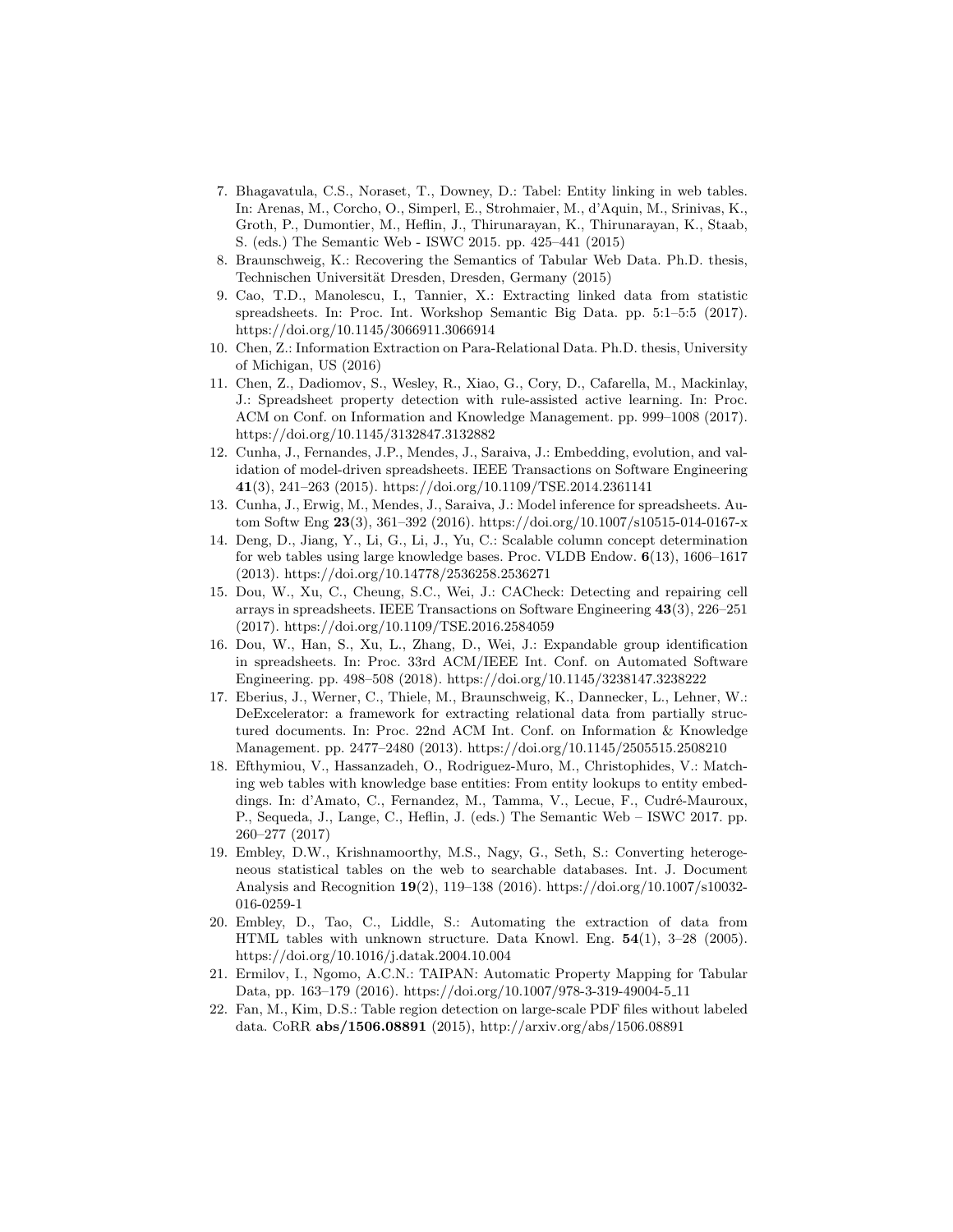- 23. Fiorelli, M., Lorenzetti, T., Pazienza, M.T., Stellato, A., Turbati, A.: Sheet2RDF: a flexible and dynamic spreadsheet import&lifting framework for RDF. In: Proc. 28th Int. Conf. Industrial, Engineering and Other Applications of Applied Intelligent Systems. pp. 131–140 (2015). https://doi.org/10.1007/978-3-319-19066-2 13
- 24. Galkin, M., Mouromtsev, D., Auer, S.: Identifying web tables: Supporting a neglected type of content on the web. In: Proc. 6th Int. Conf. Knowledge Engineering and Semantic Web. pp. 48–62 (2015). https://doi.org/10.1007/978-3-319-24543-0 4
- 25. Gao, L., Yi, X., Jiang, Z., Hao, L., Tang, Z.: Icdar2017 competition on page object detection. In: 14th IAPR Int. Conf. on Document Analysis and Recognition. vol. 01, pp. 1417–1422 (2017). https://doi.org/10.1109/ICDAR.2017.231
- 26. Gilani, A., Qasim, S.R., Malik, I., Shafait, F.: Table detection using deep learning. In: 14th IAPR Int. Conf. on Document Analysis and Recognition. vol. 01, pp. 771–776 (2017). https://doi.org/10.1109/ICDAR.2017.131
- 27. Göbel, M., Hassan, T., Oro, E., Orsi, G.: Icdar 2013 table competition. In: 12th Int. Conf. on Document Analysis and Recognition. pp. 1449–1453 (2013). https://doi.org/10.1109/ICDAR.2013.292
- 28. Govindaraju, V., Zhang, C., R´e, C.: Understanding tables in context using standard NLP toolkits. In: Proc. 51st Annual Meeting of the Association for Computational Linguistics. vol. 2: Short Papers, pp. 658–664 (2013)
- 29. Hao, L., Gao, L., Yi, X., Tang, Z.: A table detection method for pdf documents based on convolutional neural networks. In: 12th IAPR Workshop on Document Analysis Systems. pp. 287–292 (2016). https://doi.org/10.1109/DAS.2016.23
- 30. He, D., Cohen, S., Price, B., Kifer, D., Giles, C.L.: Multi-scale multi-task fcn for semantic page segmentation and table detection. In: 14th IAPR Int. Conf. on Document Analysis and Recognition. vol. 01, pp. 254–261 (2017). https://doi.org/10.1109/ICDAR.2017.50
- 31. Hermans, F., Pinzger, M., Deursen, A.: Detecting and refactoring code smells in spreadsheet formulas. Empirical Softw. Engg. 20(2), 549–575 (2015). https://doi.org/10.1007/s10664-013-9296-2
- 32. Jin, Z., Anderson, M.R., Cafarella, M., Jagadish, H.V.: Foofah: Transforming data by example. In: Proc. ACM Int. Conf. Management of Data. pp. 683–698 (2017). https://doi.org/10.1145/3035918.3064034
- 33. Kavasidis, I., Palazzo, S., Spampinato, C., Pino, C., Giordano, D., Giuffrida, D., Messina, P.: A saliency-based convolutional neural network for table and chart detection in digitized documents. CoRR abs/1804.06236 (2018), http://arxiv.org/abs/1804.06236
- 34. Koch, P., Hofer, B., Wotawa, F.: On the refinement of spreadsheet smells by means of structure information. Journal of Systems and Software 147, 64–85 (2019). https://doi.org/10.1016/j.jss.2018.09.092
- 35. Koci, E., Thiele, M., Romero, O., Lehner, W.: Table identification and reconstruction in spreadsheets. In: Proc. 29th Int. Conf. Advanced Information Systems Engineering. pp. 527–541 (2017). https://doi.org/10.1007/978-3-319-59536-8 33
- 36. Limaye, G., Sarawagi, S., Chakrabarti, S.: Annotating and searching web tables using entities, types and relationships. Proc. VLDB Endow.  $3(1-2)$ , 1338–1347 (2010). https://doi.org/10.14778/1920841.1921005
- 37. Muñoz, E., Hogan, A., Mileo, A.: Using linked data to mine RDF from wikipedia's tables. In: Proc. 7th ACM Int. Conf. Web Search and Data Mining. pp. 533–542 (2014). https://doi.org/10.1145/2556195.2556266
- 38. Mulwad, V., Finin, T., Joshi, A.: A Domain Independent Framework for Extracting Linked Semantic Data from Tables, pp. 16–33 (2012). https://doi.org/10.1007/978- 3-642-34213-4 2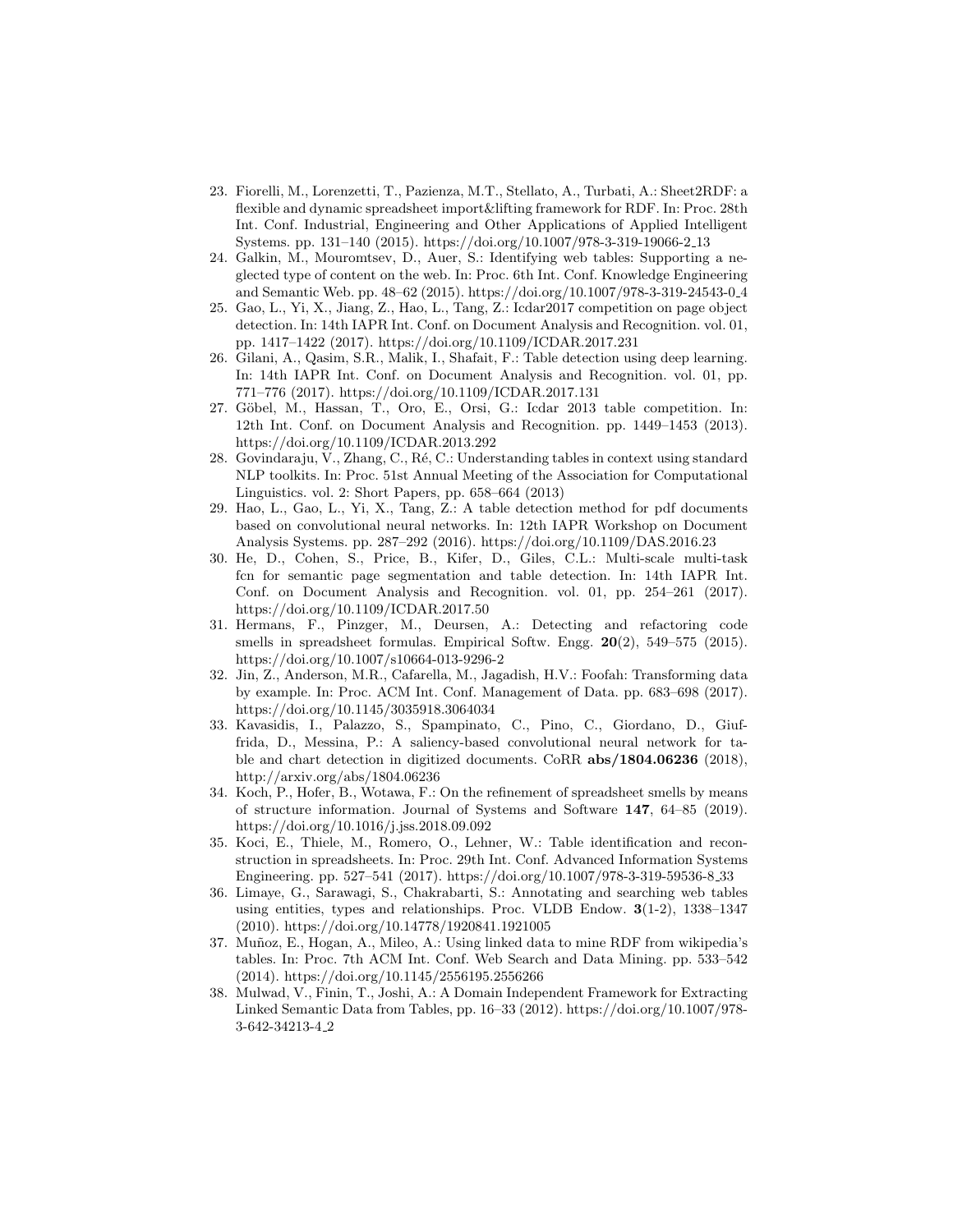- 39. Mulwad, V., Finin, T., Syed, Z., Joshi, A.: Using linked data to interpret tables. In: Proc. 1st Int. Conf. Consuming Linked Data. vol. 665, pp. 109–120 (2010), http://dl.acm.org/citation.cfm?id=2878947.2878957
- 40. Perez-Arriaga, M., Estrada, T., Abad-Mota, S.: Tao: System for table detection and extraction from pdf documents (2016), https://www.aaai.org/ocs/index.php/FLAIRS/FLAIRS16/paper/view/12916
- 41. Rashid, S.F., Akmal, A., Adnan, M., Aslam, A.A., Dengel, A.: Table recognition in heterogeneous documents using machine learning. In: 14th IAPR Int. Conf. on Document Analysis and Recognition. vol. 01, pp. 777–782 (2017). https://doi.org/10.1109/ICDAR.2017.132
- 42. Rastan, R., Paik, H.Y., Shepherd, J.: Texus: A unified framework for extracting and understanding tables in pdf documents. Information Processing & Management 56(3), 895–918 (2019). https://doi.org/https://doi.org/10.1016/j.ipm.2019.01.008
- 43. Rastan, R., Paik, H.Y., Shepherd, J., Ryu, S.H., Beheshti, A.: Texus: Table extraction system for pdf documents. In: Wang, J., Cong, G., Chen, J., Qi, J. (eds.) Databases Theory and Applications. pp. 345–349 (2018)
- 44. Ren, S., He, K., Girshick, R.B., Sun, J.: Faster R-CNN: towards real-time object detection with region proposal networks. CoRR abs/1506.01497 (2015), http://arxiv.org/abs/1506.01497
- 45. Ritze, D., Bizer, C.: Matching web tables to dbpedia A feature utility study. In: Proc. 20th Int. Conf. on Extending Database Technology. pp. 210–221 (2017). https://doi.org/10.5441/002/edbt.2017.20
- 46. Ritze, D., Lehmberg, O., Bizer, C.: Matching HTML tables to DBpedia. In: 5th Int. Conf. on Web Intelligence, Mining and Semantics. pp. 10:1–10:6 (2015). https://doi.org/10.1145/2797115.2797118
- 47. Schreiber, S., Agne, S., Wolf, I., Dengel, A., Ahmed, S.: Deepdesrt: Deep learning for detection and structure recognition of tables in document images. In: 14th IAPR Int. Conf. on Document Analysis and Recognition. vol. 01, pp. 1162–1167 (2017). https://doi.org/10.1109/ICDAR.2017.192
- 48. Shahab, A., Shafait, F., Kieninger, T., Dengel, A.: An open approach towards the benchmarking of table structure recognition systems. In: 9th IAPR Int. Workshop on Document Analysis Systems. pp. 113–120 (2010). https://doi.org/10.1145/1815330.1815345
- 49. Shen, W., Wang, J., Luo, P., Wang, M.: LIEGE: Link entities in web lists with knowledge base. In: 18th ACM SIGKDD Int. Conf. on Knowledge Discovery and Data Mining. pp. 1424–1432 (2012). https://doi.org/10.1145/2339530.2339753
- 50. Shigarov, A., Khristyuk, V., Mikhailov, A.: Tabbyxl: Software platform for rulebased spreadsheet data extraction and transformation. SoftwareX 10, 100270 (2019). https://doi.org/https://doi.org/10.1016/j.softx.2019.100270
- 51. Shigarov, A., Khristyuk, V., Mikhailov, A., Paramonov, V.: Software development for rule-based spreadsheet data extraction and transformation. In: 42nd International Convention on Information and Communication Technology, Electronics and Microelectronics. pp. 1132–1137 (2019). https://doi.org/10.23919/MIPRO.2019.8756829
- 52. Shigarov, A.: Rule-based table analysis and interpretation. In: Proc. 21st Int. Conf. Information and Software Technologies. pp. 175–186 (2015). https://doi.org/10.1007/978-3-319-24770-0 16
- 53. Shigarov, A.: Table understanding using a rule engine. Expert Systems with Applications 42(2), 929–937 (2015). https://doi.org/10.1016/j.eswa.2014.08.045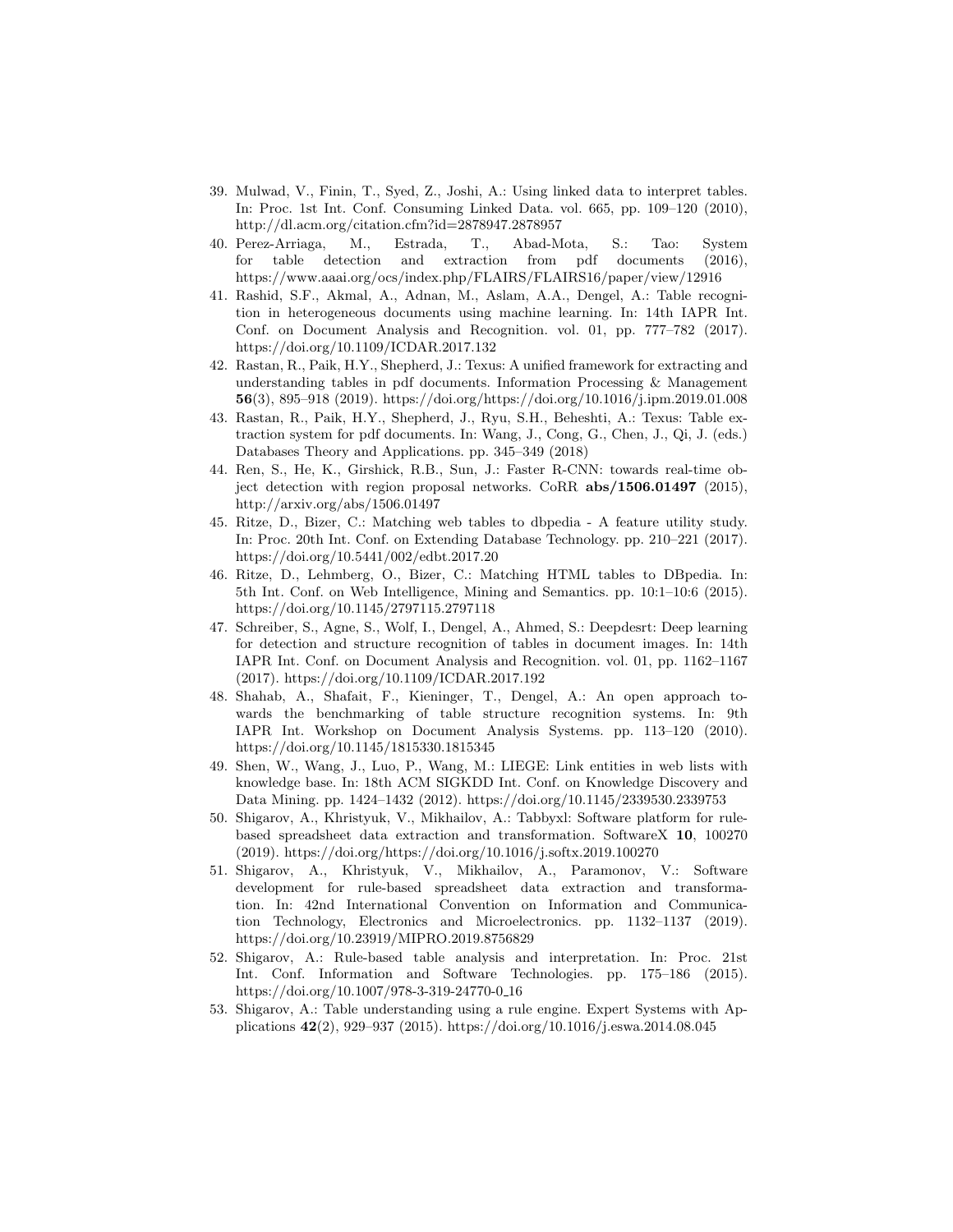- 54. Shigarov, A., Altaev, A., Mikhailov, A., Paramonov, V., Cherkashin, E.: Tabbypdf: Web-based system for pdf table extraction. In: 24th Int. Conf. on Information and Software Technologies. pp. 257–269 (2018)
- 55. Shigarov, A., Mikhailov, A., Altaev, A.: Configurable table structure recognition in untagged PDF documents. In: Proc. ACM Symposium on Document Engineering. pp. 119–122 (2016). https://doi.org/10.1145/2960811.2967152
- 56. Shigarov, A., Paramonov, V., Belykh, P., Bondarev, A.: Rule-based canonicalization of arbitrary tables in spreadsheets. In: Proc. 22nd Int. Conf. Information and Software Technologies. pp. 78–91 (2016). https://doi.org/10.1007/978-3-319- 46254-7 7
- 57. Shigarov, A.O., Mikhailov, A.A.: Rule-based spreadsheet data transformation from arbitrary to relational tables. Information Systems 71, 123–136 (2017). https://doi.org/10.1016/j.is.2017.08.004
- 58. Siddiqui, S.A., Malik, M.I., Agne, S., Dengel, A., Ahmed, S.: Decnt: Deep deformable cnn for table detection. IEEE Access 6, 74151–74161 (2018). https://doi.org/10.1109/ACCESS.2018.2880211
- 59. Singh, R., Gulwani, S.: Transforming spreadsheet data types using examples. SIG-PLAN Not. 51(1), 343–356 (2016). https://doi.org/10.1145/2914770.2837668
- 60. Swidan, A., Hermans, F.: Semi-automatic extraction of cross-table data from a set of spreadsheets. In: Barbosa, S., Markopoulos, P., Paternò, F., Stumpf, S., Valtolina, S. (eds.) End-User Development. pp. 84–99 (2017)
- 61. Tijerino, Y., Embley, D., Lonsdale, D., Ding, Y., Nagy, G.: Towards ontology generation from tables. World Wide Web: Internet and Web Information Systems 8(3), 261–285 (2005). https://doi.org/10.1007/s11280-005-0360-8
- 62. Tran, D.N., Tran, T.A., Oh, A., Kim, S.H., Na, I.S.: Table detection from document image using vertical arrangement of text blocks. International Journal of Contents 11(4), 77–85 (2015). https://doi.org/http://dx.doi.org/10.5392/IJoC.2015.11.4.077
- 63. Venetis, P., Halevy, A., Madhavan, J., Paşca, M., Shen, W., Wu, F., Miao, G., Wu, C.: Recovering semantics of tables on the web. Proc. VLDB Endow. 4(9), 528–538 (2011). https://doi.org/10.14778/2002938.2002939
- 64. de Vos, M., Wielemaker, J., Rijgersberg, H., Schreiber, G., Wielinga, B., Top, J.: Combining information on structure and content to automatically annotate natural science spreadsheets. Int. J. Human-Computer Studies 103, 63–76 (2017). https://doi.org/10.1016/j.ijhcs.2017.02.006
- 65. Wang, J., Wang, H., Wang, Z., Zhu, K.Q.: Understanding tables on the web. In: Proc. 31st Int. Conf. Conceptual Modeling. pp. 141–155 (2012). https://doi.org/10.1007/978-3-642-34002-4 11
- 66. Wu, T., Yan, S., Piao, Z., Xu, L., Wang, R., Qi, G.: Entity linking in web tables with multiple linked knowledge bases. In: Li, Y.F., Hu, W., Dong, J.S., Antoniou, G., Wang, Z., Sun, J., Liu, Y. (eds.) Semantic Technology. pp. 239–253 (2016)
- 67. Yang, S., Guo, J., Wei, R.: Semantic interoperability with heterogeneous information systems on the internet through automatic tabular document exchange. Information Systems 69, 195–217 (2017). https://doi.org/10.1016/j.is.2016.10.010
- 68. Yang, S., Wei, R., Shigarov, A.: Semantic interoperability for electronic business through a novel cross-context semantic document exchange approach. In: Proc. ACM Symposium on Doc. Eng. pp. 28:1–28:10 (2018). https://doi.org/10.1145/3209280.3209523
- 69. Yoshida, M., Matsumoto, K., Kita, K.: Table topic models for hidden unit estimation. In: Proc. 12th Asia Information Retrieval Societies Conference. pp. 302–307 (2016). https://doi.org/10.1007/978-3-319-48051-0 23